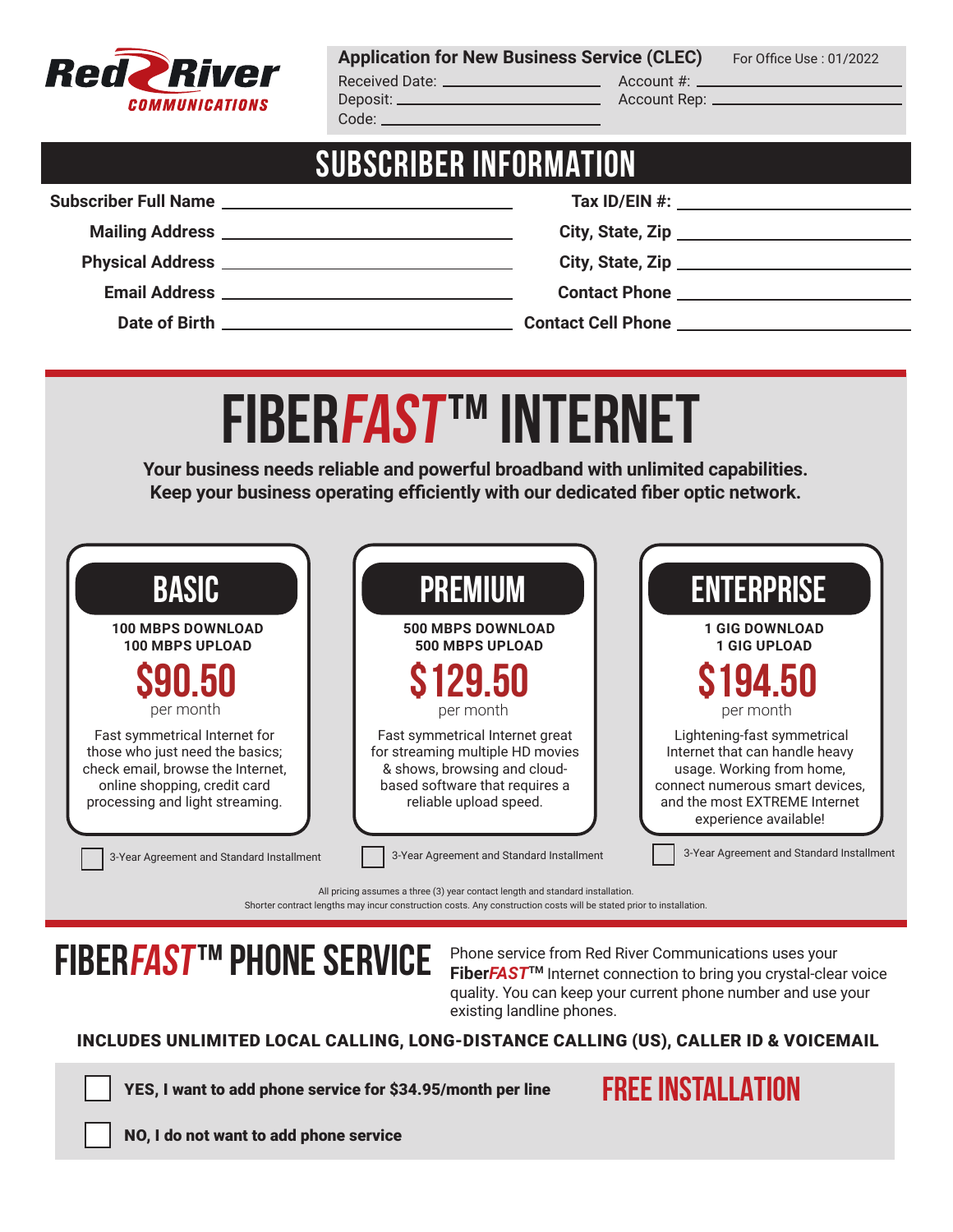## **ADDITIONAL CALLING FEATURES**

| <b>CALLER ID</b><br>Free                                                                                                                                                                                                                                                                                                                                                                                                                                                                                                                                                                                                                                                              | <b>VOICE MAIL</b><br>Free | <b>LONG DISTANCE</b><br>Free |  | <b>CALL WAITING</b><br>\$1.00 per line per month                                                                                                                                                                                                                                                                                              | <b>CALL FORWARD</b><br>\$1.00 per line per month |
|---------------------------------------------------------------------------------------------------------------------------------------------------------------------------------------------------------------------------------------------------------------------------------------------------------------------------------------------------------------------------------------------------------------------------------------------------------------------------------------------------------------------------------------------------------------------------------------------------------------------------------------------------------------------------------------|---------------------------|------------------------------|--|-----------------------------------------------------------------------------------------------------------------------------------------------------------------------------------------------------------------------------------------------------------------------------------------------------------------------------------------------|--------------------------------------------------|
|                                                                                                                                                                                                                                                                                                                                                                                                                                                                                                                                                                                                                                                                                       |                           |                              |  | IF SUBSCRIBING TO PHONE SERVICE, PLEASE COMPLETE THE REST OF THIS PAGE:<br><b>PORTING YOUR CURRENT PHONE NUMBER</b><br>I authorize Red River Communications to submit a port request for all numbers listed below. The port request<br>will terminate service at the current phone provider and transfer service to Red River Communications. |                                                  |
| You must provide a current copy of the bill from your current phone provider prior to installation.<br>I do not wish to port a telephone number and wish to have a new number assigned to me.<br>I understand that I cannot pick this phone number.                                                                                                                                                                                                                                                                                                                                                                                                                                   |                           |                              |  |                                                                                                                                                                                                                                                                                                                                               |                                                  |
| <b>DIRECTORY LISTING OPTIONS</b><br>LISTED: I would like to be added to the Red<br><b>Directory Listing Information</b><br><b>River Communications phone directory.</b><br><b>Directory Name</b><br><b>UNLISTED: Omit my listing from the phone</b><br>book but keep me in directory assistance.<br><b>Additional Listings</b><br>NON-PUBLISHED: Omit me from the phone<br>book and directory assistance. I understand a<br>(25¢ per month)<br>\$1 MONTHLY FEE applies.<br><b>BATTERY BACKUP</b><br>An optional battery backup allows your phone service to operate even if the power is out.<br>I DECLINE a battery<br><b>24 HOUR BATTERY BACKUP</b><br><b>8 HOUR BATTERY BACKUP</b> |                           |                              |  |                                                                                                                                                                                                                                                                                                                                               |                                                  |

**\$6.00** per month

**\$3.00** per month

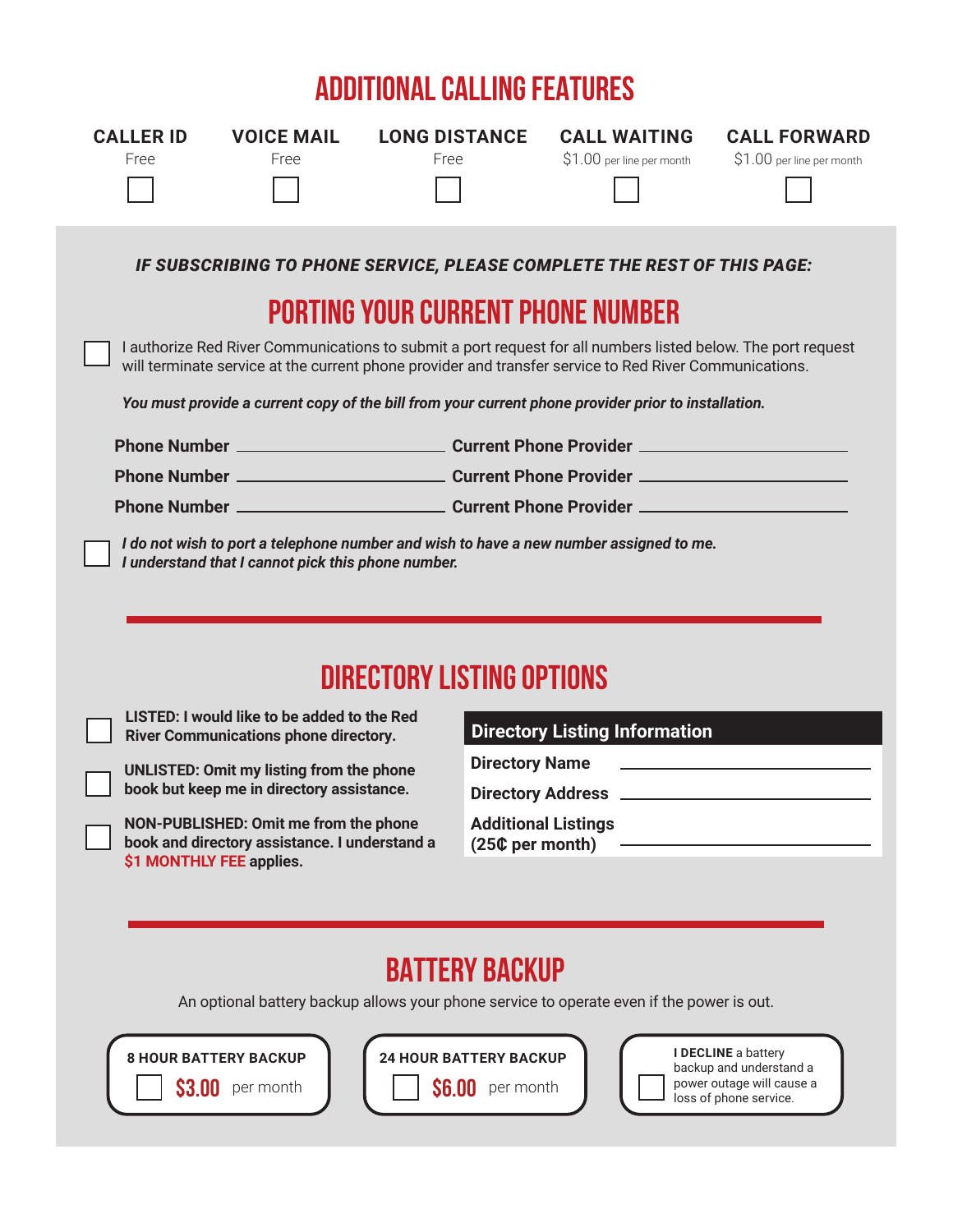# **RED RIVER COMMUNICATIONS BUSINESS DIGITAL TV**

Choose the entertainment package that fits your business. Whether you are a non-hospitality business that wants the basics, or are looking for wall-to-wall sports coverage, we can customize a package to fit your needs.



# **MDU PROPERTY & HOTELS BARS & RESTAURANTS**

TV for hotels, hospitals, apartments or nursing homes. Your community deserves a premier TV experience, delivered directly to individual rooms or units – and one that's totally scalable.

Request a consultation to get a personalized quote for your property.

If you're a bar, restaurant, or if your establishment's revenue stream comes from food or beverage sales or entrance fees, you're considered a public-view establishment – meaning certain live TV channels may be sold separately.

Request a consultation to get a custom quote today!

## **HOW WOULD YOU LIKE TO WATCH?**

**STREAM DIGITAL TV** using a Roku, Amazon Firestick or Apple TV AND/OR WATCH on a traditional set top box/remote.

| I want to STREAM Digital TV.         |
|--------------------------------------|
| Customer must provide a Roku, Amazon |

Firestick, or an Apple TV device.

**NO ADDITIONAL CHARGE. SELF-INSTALL SETUP. LIMIT OF THREE CONCURRENT STREAMS**

|                                | I would like __ SET TOP BOX(es)  <br>A set top is required for each TV with service.        |
|--------------------------------|---------------------------------------------------------------------------------------------|
| \$5.95/MONTH<br><b>PER BOX</b> | <b>INSTALLATION FEE:</b><br><b>FIRST BOX - \$25</b><br><b>ADDITIONAL BOXES - \$100/EACH</b> |

*Prices do not include mandatory taxes. All TV service is offered without contract unless otherwise noted by a promotional offer. Digital TV service requires FiberFAST Internet service and/or Red River Communications local phone service.*



**CLOUD DVR** Pause and record TV from any connected TV in your home! Cloud DVR stores your recorded<br> **CLOUD DVR** programs on a server, which means your recordings are safe and sound. Plus, you can restart any program even after it starts and watch it from the beginning.





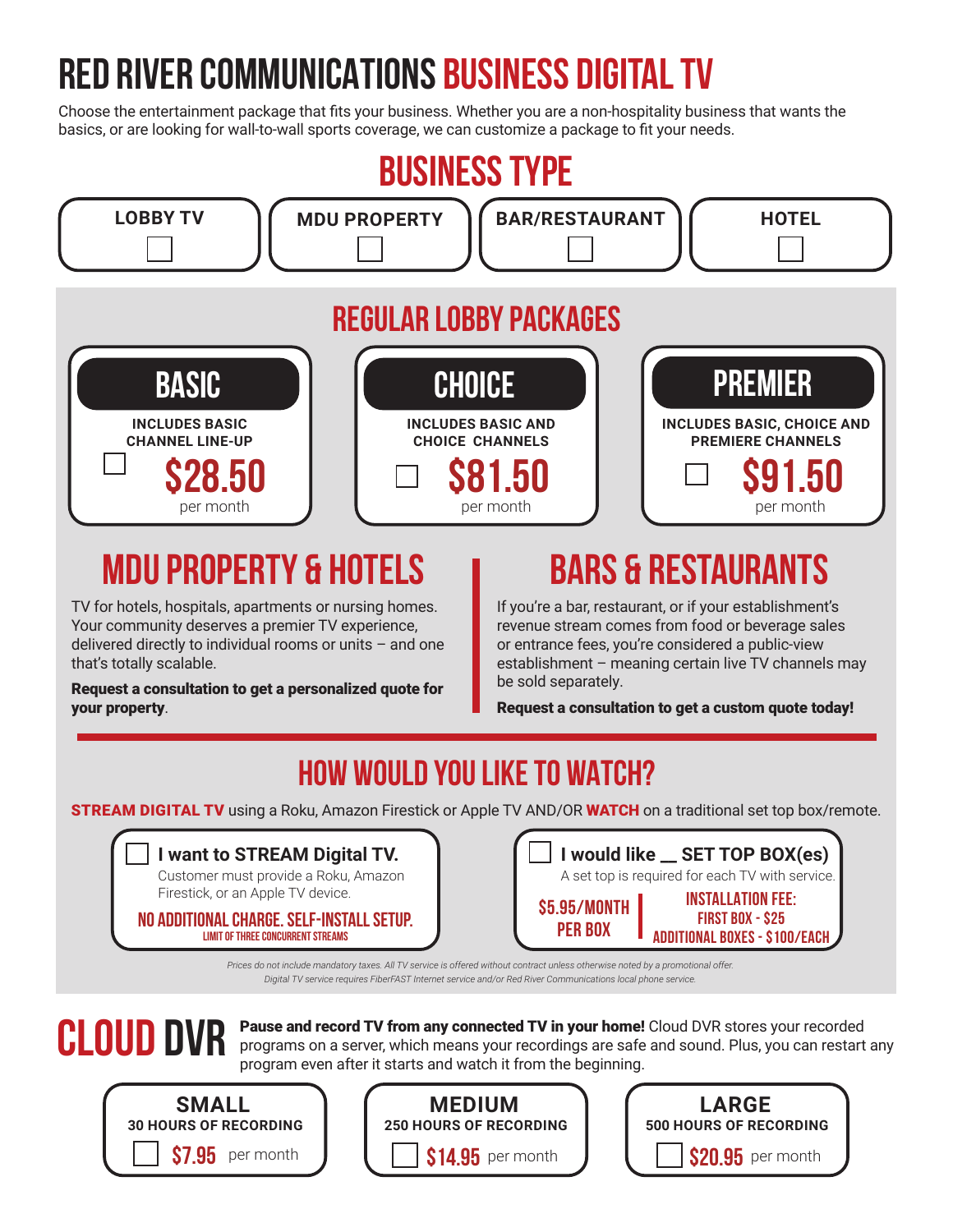# **CONSTRUCTION SITE PLAN**

## **SUBSCRIBER INFORMATION**

## **Subscriber Full Name**

| <b>Physical Address</b> |  |
|-------------------------|--|
|                         |  |

**Physical Address City, State, Zip**

**Email Address Contact Phone** 

## **LOCATION OF NATURAL OR BURIED OBSTACLES AND CUSTOMER-OWNED FACILITIES**

For any above or underground facilities or obstacles on your property, check the appropriate box(es) below and mark the approximate location on your plat of survey or site plan on the back of this form.

| OUTDOOR LIGHTING        | SPRINKLER SYSTEM     | ELECTRIC DOG FENCE           |
|-------------------------|----------------------|------------------------------|
| SEWER LATERAL           | RETAINING WALL       | FUTURE BUILDING ADDITIONS,   |
| PRIVATE ELECTRIC        | <b>TREES</b>         | CONCRETE SLABS, ETC.         |
| UNDERGROUND WATER LINES | CUSTOMER-OWNED CABLE | UNDERGROUND FUEL TANKS/LINES |
| DRAINTILE/DOWNSPOUTS    | 」 SUMP DISCHARGE     | <b>OTHER</b>                 |

**It is the obligation of the property owner or authorized representatives to identify and mark any underground facilities. Natural gas, electric, and phone utilities will be located through the One Call 811 Hotline as part of construction procedure.**

Red River Communications and/or its agents, are not responsible for damage to your facilities that are not properly marked with stakes, spray paint or flags before work begins. If you are unable to properly locate and mark your privately owned buried facilities, contractors will do it for a fee. After construction activity is complete, Red River Communications will backfill with existing soil and mound the affected area. Further restoration of the affected area is the responsibility of the property owner.

I certify that I own or am the authorized representative of the person(s) who owns the property indicated in this application. I will provide Red River Communications (RRC) with reasonable access to its premises to inspect, install, maintain, and repair RRC products or services, and shall authorize any other employee or its designated agent to grant access to these premises for these purposes. I certify the information provided is accurate and I will promptly inform Red River Communications of any plan revisions. If installation requirements differ from what is submitted on this application, I understand these changes may result in an increased cost to me.

# **SITE PLAN**

Use the site plan on the back to sketch your building site details. This **Site Plan** also can be used in addition to your certified plat of survey to document additional detailed information about your building site not included on your plat of survey. **PLEASE NOTE ANY PLANNED DECKS, POOLS, DRIVEWAYS, RETAINING WALLS, ETC., SO OUR FACILITIES WON'T BE IN YOUR WAY IN THE FUTURE.**

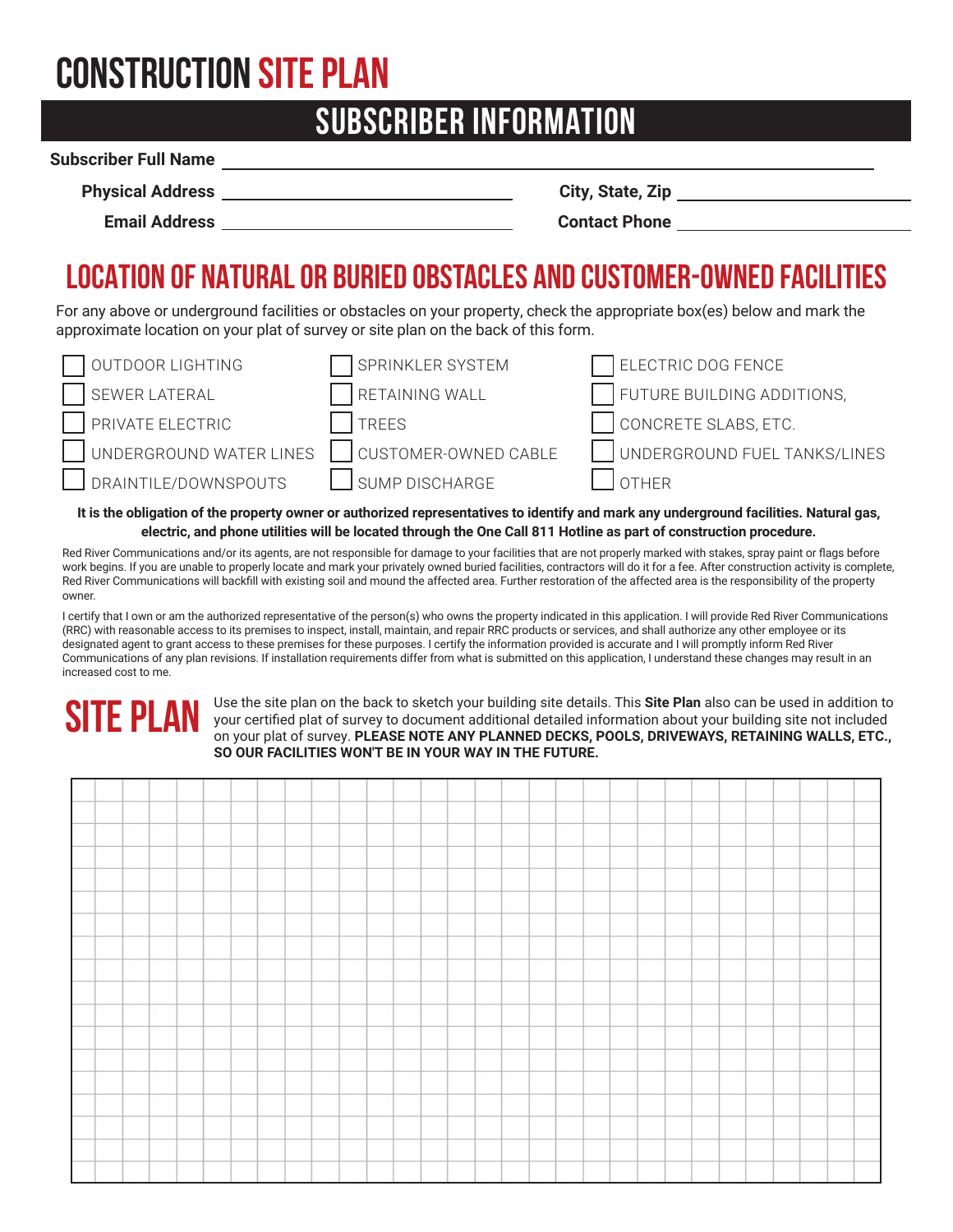# **ACCOUNT PRIVACY**

The FCC mandates that all telecommunications companies safeguard Customer Proprietary Network Information (CPNI) data. CPNI is personal information stored and collected by Red River Communications for billing and provisioning service. Examples of protected information include call detail, services and features subscribed to and carrier selected. Examples of non-protected information, because it is of public record, include name, address and phone number if published.

Red River Communications will do everything possible to protect the privacy of your CPNI information. The FCC requires Red River Communications to perform a customer authentication process anytime you call for protected information about your account or if you come into the office.

The following procedures have been put into place by Red River Communications to comply with these requirements:

- **• If you come to the office for information,** please bring a copy of your complete bill with you. If you do not have your bill you will need to provide a valid photo ID before we can share information on your account.
- **• If you are calling the office,** you need to provide your CPNI password to allow us to share information about your account.

### Account CPNI Password and PIN

Your CPNI password and PIN allow us to share information about your account.

| <b>Password</b> | <b>PIN</b> (up to 4 numbers) |  |
|-----------------|------------------------------|--|
|-----------------|------------------------------|--|

### Security Questions

Security questions may be set up on your account in the event you call our office to inquire about your account and do not remember your password. Answering these security questions will allow you to access your account.

| <b>Pet's Name</b>     |  |
|-----------------------|--|
| <b>Favorite Color</b> |  |

### Additional Authorized Contacts

In addition, information will only be given to the name of the person on the account. If you would like other people (husband, wife, family, etc.) to have access and/or make changes, please provide the names below of those whom you wish to have access to your account.

| <b>Additional Authorized Contact</b> | <b>Phone Number</b> |  |
|--------------------------------------|---------------------|--|
| <b>Additional Authorized Contact</b> | <b>Phone Number</b> |  |
| <b>Additional Authorized Contact</b> | <b>Phone Number</b> |  |
| <b>Additional Authorized Contact</b> | <b>Phone Number</b> |  |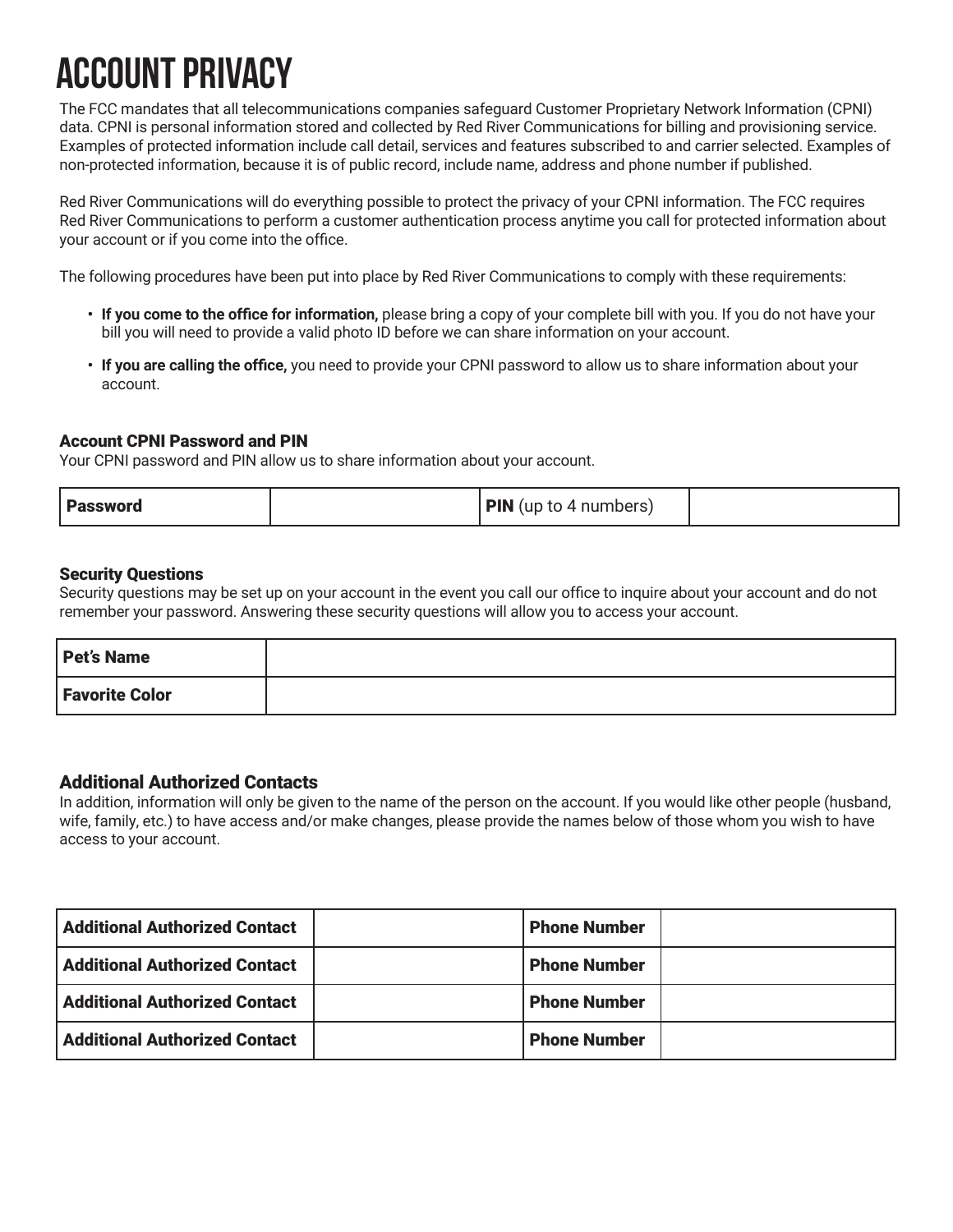# **TERMS AND CONDITIONS**

#### Prices and Taxes

Advertised prices do not necessarily include taxes, fees, or other required regulatory fees.

#### Cooperative Status

I understand that this agreement does not make me a member in the cooperative or entitled to capital credits patronage or any other cooperative membership privileges.

#### Equipment

Equipment including the battery backup (if chosen), optical network terminal (ONT), and associated cabling remains property of Red River Communications in all installations. Failure to return equipment (when applicable) will result in up to a \$400.00 fee upon termination of service. An additional fee may be charged for non-returned equipment applicable to other services including phone and digital TV.

#### Credit Check

A deposit may be required based on credit history. I agree to allow Red River Communications to perform a credit check prior to the installation of service. The outcome of the credit check may require a deposit to receive service or result in a denial of service in some cases. Any deposit due will be required prior to the installation of the service and will be refunded to the customer in full with interest after a period of 12 months of satisfactory account payment status.

#### Installation

Installation is on a case-by-case basis and Red River Communications reserves the right to refuse service to a location for any reason. Installation of this service will not be possible in all situations due to home/structure limitations, obstructions, and other factors. The applicant is responsible for marking any private underground utilities (e.g. shop drops, sprinklers, outbuilding power lines, etc.) prior to installation. Red River Communications is not responsible for damage to unmarked private underground utilities.

Standard installation includes plowing or trenching fiber optic cable (or equivalent) and terminating the cable at the building receiving service. If non-standard installation is necessary, the applicant will be advised of estimated charges prior to installation of this service. Non-standard installation will be charged at a rate of \$100.00 per hour plus applicable material and contracted construction charges. An estimate of the non-standard installation will be provided prior to installation of this service. Any one-time installation fee must be paid in full prior to the installation of this service for both standard and non-standard installations.

I agree to allow Red River Communications to perform the installation of this service. Installation may involve placing equipment on the exterior and interior of the building. If renting, I must obtain permission from my landlord/landowner prior to the installation of this service. A signed release from the landlord/landowner may be required prior to installation.

#### Technical Support

Technical support related to this service is available Monday-Friday from 7:30am to 4:30pm. Technical support inquiries resulting in a technician visit will be billed at a rate of \$100.00 per hour unless the issue is found to be as a result of Red River's equipment malfunction or defect from installation.

#### Billing

Billing is on a monthly basis. Bills are provided electronically and through the mail when requested. The account balance is due in full each month by the 25th (or next business day). Red River Communications accepts payments at our office in Abercrombie during regular business hours. We accept check, direct debit and credit card payments online, in our office, by mail, or through automatic payment. A drop box is available at our main office in Abercrombie.

Any temporary suspension of service will extend the agreement length by the same period as the suspension. Accounts are considered delinquent when at least a 30-day plus current balance is present on the account and no arrangements have been made to bring the account current. Delinquent accounts are disconnected on the 25th (or next business day) each month. A \$24.50 fee per service applies to reconnection of accounts disconnected for delinquency. A deposit may be required upon reconnection of this service. The service may not be placed on vacation disconnect status at any time.

Repeated account delinquencies may result in refusal of service. Delinquency may result in referral to a collection agency at the discretion of Red River Communications or other appropriate and legal action to remedy the debt.

#### Application Fee

Any application fee is non-refundable unless the project is canceled by Red River Communications. The application fee must be paid in full before a location is placed on the construction list.

#### Early Termination Fees (ETF)

Termination before the agreement length has been completed will result in an early termination fee equal to the prorated amount of installation value (up to \$240.00), repayment of promotional items, and/or forfeiture of other promotional offers.

A \$20.00 per month penalty will apply for each month remaining on the agreement. Any temporary suspension of service will extend the agreement length by the same period as the temporary suspension. Termination fees apply to voluntary or involuntary termination, but do not apply if the agreement is expired or if no agreement length was selected.

#### PHONE SERVICE

#### 911 Dialing

VoIP 911 service is different from traditional wire line 911 and cellular/wireless 911, but it is a safe and reliable means of emergency dialing that may differ depending on where the customer is located, and the device used, when using VoIP phone service.

VoIP customers have access to Enhances 911 (E911) or basic 911. When dialing 911 the VoIP phone number and registered address is sent to the local emergency center serving the customer location, and emergency operators have access to this information in order to send help and call back if necessary. With basic 911, when dialing 911, local emergency operators answering the call may not see a VoIP telephone number or a registered address. The emergency center may not be equipped to receive, capture or retain the VoIP telephone number and registered address, so the caller must be prepared to give them this information. Until the caller gives the operator the phone number, he/she may not be able to call back or dispatch help if the call is dropped or disconnected, or if the caller is unable to speak. Once local emergency centers can receive the customers' information, we automatically upgrade customers with basic 911 to E911 service. We require the customer to provide the physical address where the customer will be using our service for 911 purposes. For E911 and basic 911, this address is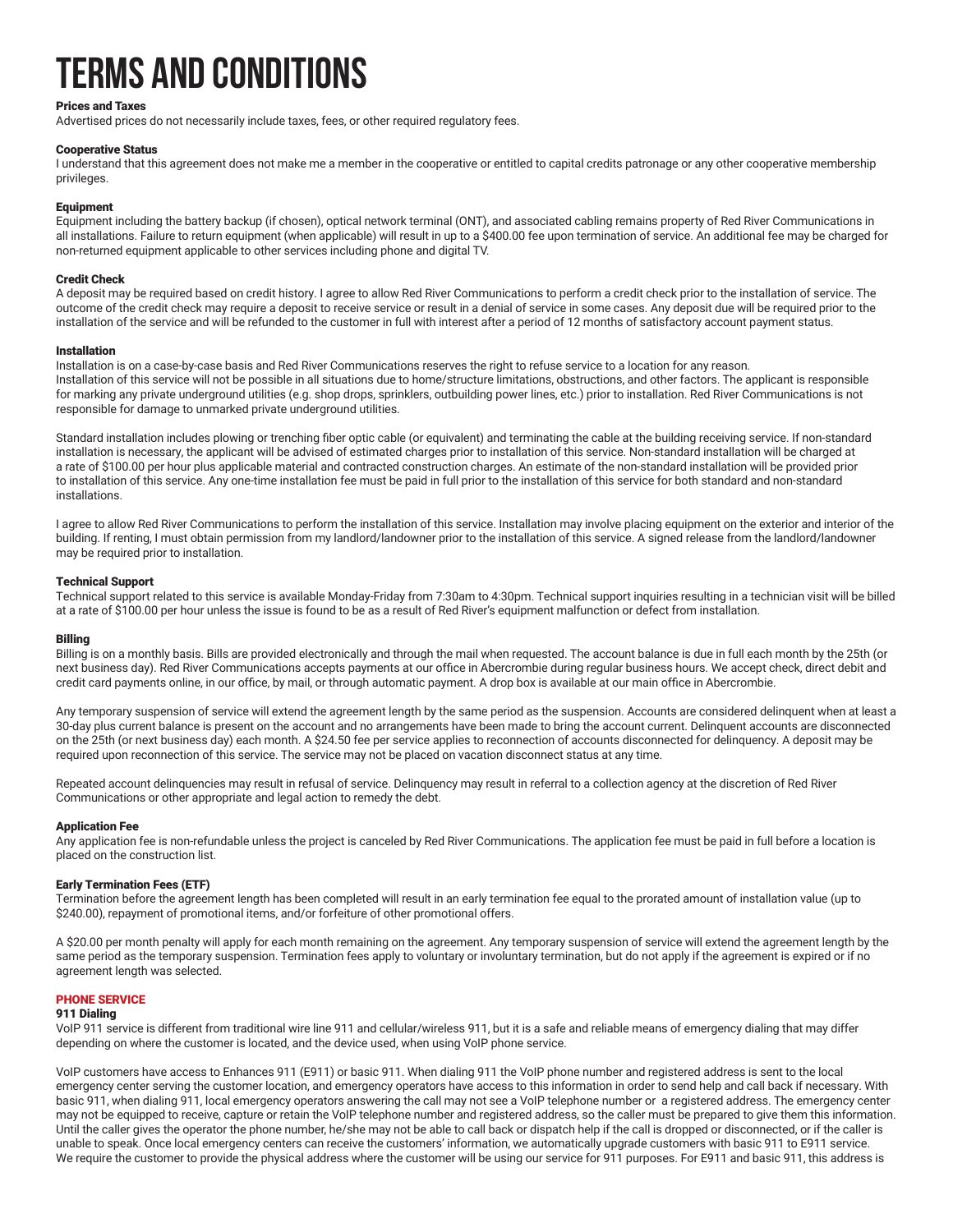## **TERMS AND CONDITIONS, CONTINUED:**

used to route 911 calls to the local emergency center. When the customer initially provides a physical address, it can take up to 120 minutes to verify the address and activate 911 services at this address.

If the customer moves this device to another location, the customer must update the address. The customer may register only one location at time. If the customer does not update the location, 911 calls may be sent to an emergency center near the old address. When the customer updates the location, it can take several hours to activate 911 services at the updated address.

Please note that our 911 Dialing service will not function in the event of a broadband or power outage or if broadband, Internet Service Provider (ISP), or VoIP phone service is terminated.

#### Features

All VoIP phone service includes enhanced voice mail, caller ID, enhanced 911 (e911), unlimited local calling, and unlimited long distance calling.

#### Internet Connection Disruptions

VoIP phone service will not function in the event of a broadband or power outage or if broadband, Internet Service Provider (ISP), or VoIP phone service is terminated. Depending on the Internet connection used, VoIP phone service may not function during periods of inclement weather such as heavy rain or snowfall.

#### Excessive Usage

Red River Communications evaluates customer usage in comparison to similarly situated customers, e.g., residential. We may conclude that a customer's aggregate usage is outside of normal use if it exceeds typical use by 95% of our customers per month IN COMBINATION with one or more of the following, including, but not limited to, excessive:

- Number of unique numbers called
- Call lengths
- Frequency of call forwarding/transferring
- Conference calling
- Excessive calls to conference bridges
- Short duration calls or chats
- Calls made during business hours
- Number of calls terminated and re-initiated consecutively, which, in the aggregate, result in excessive call lengths during a specific time frame
- Other abnormal calling patterns indicative of an attempt to evade enforcement of these Terms of Service & our Reasonable Use Policy

Red River Communications may take appropriate steps to enforce these Terms of Service and our Reasonable Use Policy. We reserve the right to review the customer's account and take further action, including, but not limited to, immediate suspension of VoIP phone service if account usage is beyond normal standards, impermissible or detrimental to other customers' ability to use the service or adversely affects our operations. We may assess abnormal usage based on comparisons to the usage patterns and levels of our other customers.

If we determine that the customer is engaging in abnormal or impermissible usage, we will use commercially reasonable efforts to inform and provide the customer with the opportunity to correct the improper usage. If we give the customer the opportunity to correct abnormal usage patterns and the customer fails to immediately conform to normal use, we may exercise our right to transfer the customer's service to a more appropriate plan, charge applicable rates or suspend or terminate service. I acknowledge that if my service is terminated under this provision, I am subject to all applicable fees and taxes at the time my service is terminated.

#### **Directory**

Phone numbers will not be listed in a directory unless requested by the customer. An additional fee for a directory listing will apply. Directory listings will be billed each month and are billed for the entire calendar year even if service is canceled prior to the end of the calendar year.

#### Battery Backup

Please note that 911 Dialing service will not function in the event of a broadband or power outage or if broadband, Internet Service Provider (ISP), or VoIP phone service is terminated. An optional battery backup is offered to provide power to phone service in the event of a power outage.

#### DIGITAL TV

All leased equipment used to provide Digital TV service remains the property of Red River Communications. I understand that I may need to purchase replacement equipment if damaged beyond normal usage. I give permission to Red River Communications to monitor viewing patterns and practices for internal purposes only and not for sale to or shared with a third party. I agree to pay all pay-per-view charges. Packages, lineups, pricing and terms are subject to change without notice. Red River Communications will provide advance notice of these changes to customers when possible.

Replacement remote controls are available at a cost of \$25.00 plus tax for the standard Potenza or Royal Big Button remote. RF or other advanced remotes may cost more. A remote is included with each set-top box. The universal remote is not guaranteed to work with all TVs.

A one-time \$14.50 fee is assessed if downgrading to a lower channel package. Digital TV service requires active FiberFAST Internet service. Failure to maintain at least one of these services will result in termination of Digital TV service.

Taxes and mandated franchise fees plus a Local Broadcast Retransmission Fee of \$22.29 per month apply. Federal law requires TV providers to get consent to retransmit to local stations and TV providers are charged a retransmission fee. These fees are returned to the local broadcast stations.

#### INTERNET SERVICE

The undersigned appoints Red River Communications as limited Agents to order and make changes in service associated with the activation of Red River Communications Internet Services as specified above. As an accepted Internet access user through the Red River Communications network, I agree to abide by the present and future rules and bylaws of Red River Communications, including the Acceptable Use Policy.

I agree to follow the rules of any connected networks if and when using those networks. I recognize that Red River Communications offers no guarantee or warranty on the performance of its network and Internet connection, nor on the performance of gateway connections to other networks. I agree to hold Red River Communications, its Officers, Directors, and Agents harmless from any liability arising from special, indirect, or consequential damages including but not limited to lost profits, loss of opportunity, or any other loss which may result from the use of, misuse of, or lack of availability of Red River Communications or its facilities.